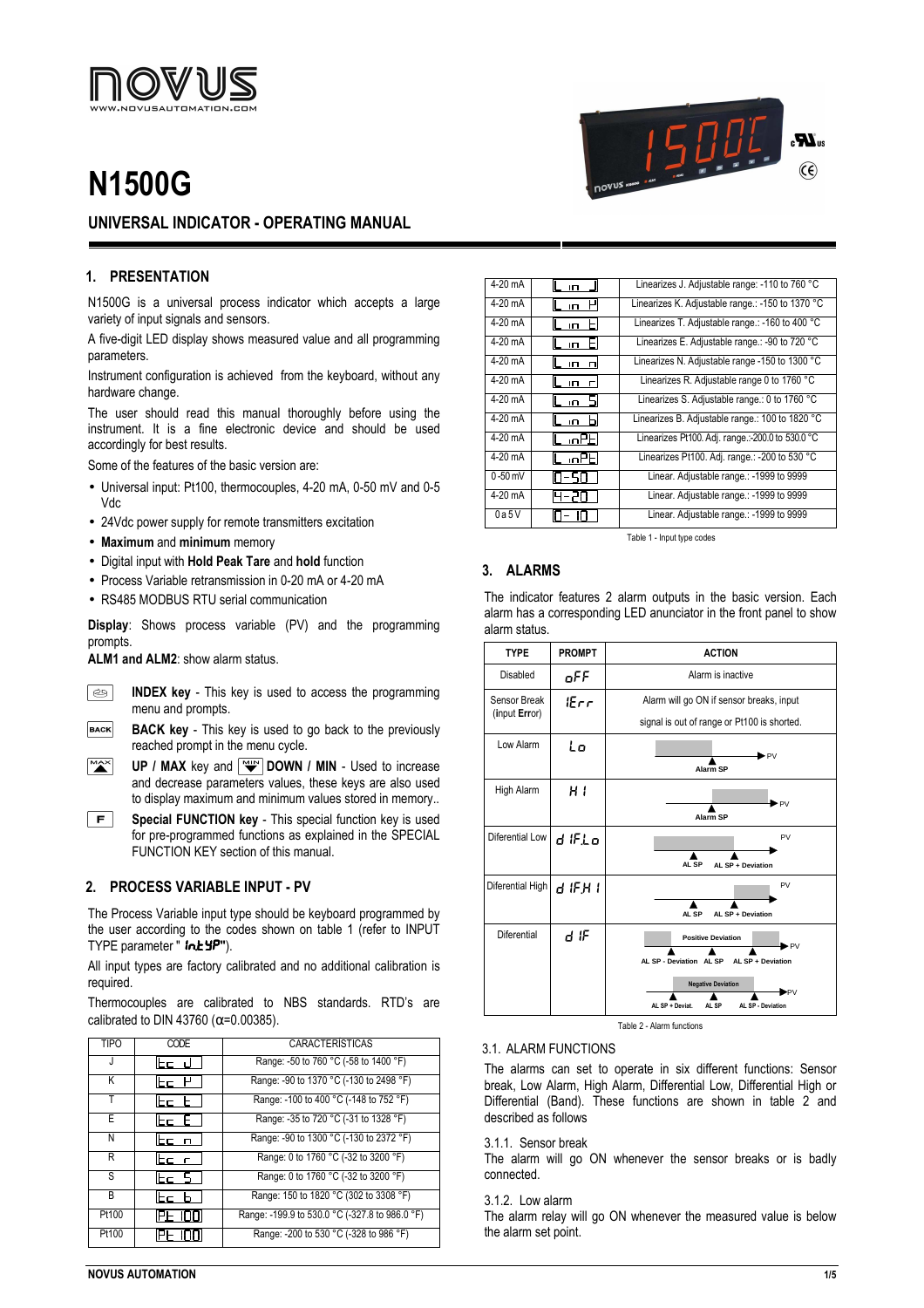## 3.1.3. High alarm

The alarm relay will be ON whenever the measured value is **above** the alarm set point.

## 3.1.4. Differential (Band)

For differential alarm 2 parameters must be set: Differential **Al**arm **Ref**erence value (ALrEF) or alarm setpoint and Alarm Deviation (Band).

For a positive deviation the alarm will switch on whenever the measured value is **out** of the band defined as:

#### **(ALrEF - Deviation) and (ALrEF + Deviation)**

For a negative deviation the alarm will be switched on whenever the measured value is **within** the band defined above.

3.1.5. Differential Low

The alarm relay will be ON whenever the measured value is **below** the band defined as:

## **(ALrEF - Deviation)**

3.1.6. Differential High

Alarm relay will be ON when the measured value is **above** the band defined as:

## **(ALrEF + Deviation)**

## 3.2. ALARM INITIAL BLOCKING

The initial blocking option inhibits the alarm from being recognized if an alarm condition is present when the controller is first energized. The alarm will actuate only after the occurrence of a non alarm condition followed by a new occurrence for the alarm.

The initial blocking is disabled for the **sensor break** alarm function.

## 3.3. ALARM TIMER

The alarms can be programmed to have timer functions where the user can set a delayed alarm action, just one pulse in an alarm event, or an oscillator function with sequential pulses.

Table 3 shows these advanced functions. Times T1 and T2 can be programmed from 0 to 6500 seconds (refer to item 8.2). Set 0 (zero) at the T1 and T2 prompt for a normal non-timer alarm operation.

The LEDs alarm anunciators will go ON whenever there is an alarm condition regardless of the present alarm status which may be temporarily off because of timer action.

| Advanced<br><b>Function</b> | Τ1          | T2          | <b>ACTION</b>                                                                     |
|-----------------------------|-------------|-------------|-----------------------------------------------------------------------------------|
| Normal<br>Operation         | 0           | 0           | Alarm<br>Output<br>Alarm Event                                                    |
| Delayed                     | 0           | 1s to 6500s | Alarm<br>$-$ T2 $-$<br>Output<br>Alarm Event                                      |
| Pulse                       | 1s to 6500s | 0           | Alarm<br>$-11-$<br>Output<br>Alarm Event                                          |
| Oscillator                  | 1s to 6500s | 1s to 6500s | Alarm<br>$T2 \rightarrow$<br>$-11 \rightarrow$<br>$-11-$<br>Output<br>Alarm Event |

Table 3 - Timer Alarm Functions

## **4. SPECIAL FUNCTIONS**

## 4.1. MAXIMUM AND MINIMUM

The indicator memorizes the measured maximum and minimum values (peak and valley). These two values are shown by pressing either the **MAX** or **MIN** key. Pressing both keys simultaneously will clear the memory for a new peak and valley detection.

## 4.2. SPECIAL FUNCTION KEY AND DIGITAL INPUT

The **F** key and the optional digital input can execute special functions according to the user selection.

These functions can be chosen independently to the **F** key or to the digital input. Figure 10 shows how to activate the digital input. A closed contact or a short circuit at terminals 8 and 9 is recognized as activating the digital input.

The special functions for the **F** key and for the digital input are explained as follows.

## 4.2.1. Hold

The **hold** function freezes the measured value in the display. Each touch at the **F** key or closing the digital input alternates from **hold** to normal mode.

Whenever the indicator is in the **hold** mode a "**HoLd**" message is briefly displayed to show the operator that the displayed value is the frozen value and not the present reading.

## 4.2.2. Peak Hold

The indicator turns automatically to **Peak Hold** mode whenever the **F** key or the digital input are programmed for "**PHoLd**"

This operation mode makes the indicator display only the maximum reading value from the time the key was pressed of the digital input was activated.

Each activation of the **F** key or digital input triggers a new **Peak Hold** cycle and the display resets with a new peak value.

#### 4.2.3. Reset (clears maximum and minimum)

This function works the same way as the MAX and MIN keys pressed simultaneously, as explained in the 5.1 section.

If this "**rESEt**" function is programmed, for every touch of the **F** key or activation of the digital input the memory will be cleared and a new cycle of maximum and minimum will start.

#### 4.2.4. AL.oFF - Alarm blocking

This function allows the user to block or inhibit the alarm relays by pressing the F key or by activating the digital input. Each touch of the key or activation of the digital input will alternate the function from ON to OFF and vice-versa.

If an alarm situation occurs, the respective alarm status LEDs in the front panel will light regardless of the relay alarm blocking status.

## 4.2.5. Tare

This function is used to zero the display. The tare residual values is subtracted or added to the total measured value. This function is generally used with load cells and strain gauges and applies to linear 4-20 mA, 0-50 mV and 0-5 V inputs.

## 4.3. PROCESS VARIABLE RETRANSMISSION

As an option, the indicator can be supplied with an isolated 0-20 mA or 4-20 mA analog output for Process Variable (PV) retransmission.

The PV values which define the range of the 0-20 mA or 4-20 mA retransmission can be programmed by the user in the **high and low indication limits**.

When available, this current output will be always active.

For a voltage output signal an external shunt (calibrated resistor) should be installed at the analog output terminals.

## **5. INSTALLATION**

## 5.1. PANEL ASSEMBLY

The indicator is composed of two parts: the fixing base and the front part with main circuits. The base must be removed from the front and fixed onto a wall by means of four designed holes as shown in figure 2.



Figure 2 - Mounting the indicator in the panel cut-out.

The front part is only attached to the fixing base after all electrical wire connections are done.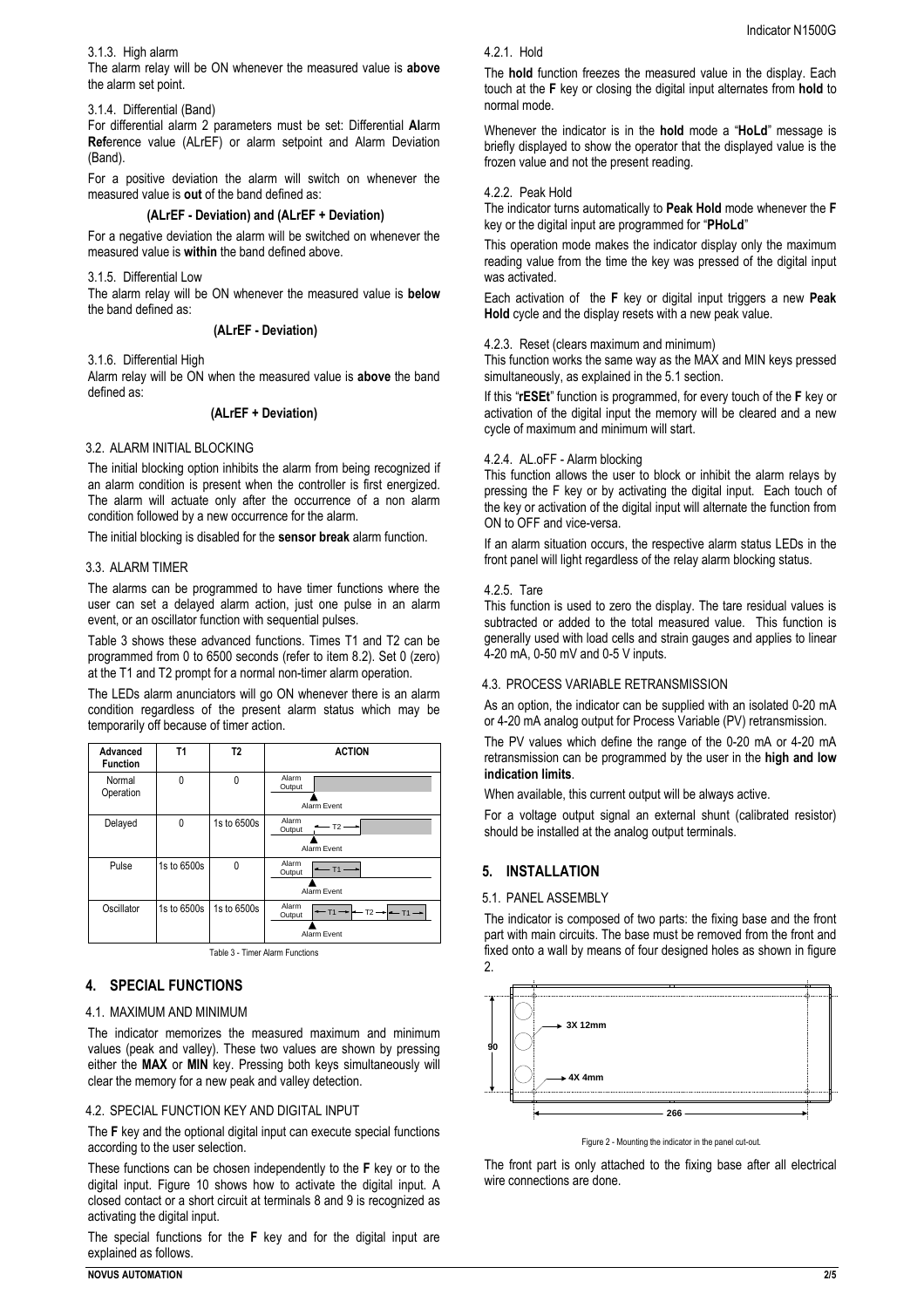## 5.2. ELECTRICAL CONNECTIONS

The internal electronics can be removed from the front panel without any cable disassembly. The input signals and power connections are shown in Figure 3.



Figure 3 - Back panel terminals

5.2.1. Recommendations for Installation

- Input signal wires should be laid out away from power lines and preferably inside grounded conduits.
- Instrument mains should be suitable for this purpose and wires should not be shared with high consumption motors and inductors.
- RC filters (47 $\Omega$  and 100nF) are highly recommended for valve and contactor coils, etc.

## 5.2.2. Sensor or input signal connection

These connections should be properly done and terminals must be well tightened. Thermocouples must be installed with proper extension or compensation cables.

Pt100 RTDs must be 3-wire connected and the wires connected should have the same electrical resistance (same wire gauge) for correct cable length compensation. Four-wire RTDs can be connected by disconnecting the fourth wire. Two-wire RTDs can be connected by shortening terminals 7 and 8 and connecting the Pt100 to terminals 8 and 9.

# **6. OPERATION**

For best results this indicator requires correct setting of parameters as input type (T/C, Pt100, 4-20 mA, etc), alarms actuation point, alarm function, etc.

These parameters are divided in five levels or groups of parameters which we will refer to as CYCLES.

| Cycle            | <b>Access</b>   |
|------------------|-----------------|
| 1- Work          | free access     |
| 2- Alarms        |                 |
| 3- Functions     |                 |
| 4- Configuration | reserved access |
| 5- Calibration   |                 |

Table 4 - Parameters Cycles

The work cycle has free access. All other cycles require a certain combination of key strokes to be accessed. The combination is:

# **and BACK keys pressed simultaneously**

Within a certain cycle just press  $\lceil \text{e} \text{e} \rceil$  to go to the following parameters. At the end of each cycle the display will go back to the work cycle.

At the desired prompt just press the **MAX** or **MIN** key to change this parameter accordingly.

All changes are recorded in non-volatile memory as we move to next prompt. After 25 seconds with no key pressed the indicator will return to the measuring cycle (work cycle).

# 6.1. CYCLE PROTECTION

The values of parameters of a certain cycle can be protected against non-authorized users.

The protected parameters can still be viewed but can not be changed.

To protect a cycle just press the **BACK** and **MAX** keys for 3 seconds at the beginning of the referred cycle. To unlock this cycle just press the same keys again for 3 seconds.

**The display will briefly blink confirming that the locking or unlocking of the cycle.** 

## **7. PROGRAMMING THE INDICATOR**

## 7.1. WORK CYCLE

This is the first and main cycle. At power up the indicator will display the Process Variable (PV). The alarm setpoints are also displayed at this cycle. To run through this cycle just press the  $\circledcirc$  key.

Whenever an alarm is set with differential function the respective alarm setpoint is blocked (SP.AL1, SP.AL2, ...) and the display shows "**diF**" to advise the operator that this is a configuration parameter and that the respective deviation value must be programmed at the Alarms Cycle. The "**AL.rEF**" prompt will be displayed showing the reference value for the alarm with differential function.

| <b>TELA</b>                         | PARAMETER DESCRIPTION                                                                                                                                                                                                                                                                                                                                                                                                                                                                                                                                                                                                                                                        |
|-------------------------------------|------------------------------------------------------------------------------------------------------------------------------------------------------------------------------------------------------------------------------------------------------------------------------------------------------------------------------------------------------------------------------------------------------------------------------------------------------------------------------------------------------------------------------------------------------------------------------------------------------------------------------------------------------------------------------|
| 88888.                              | <b>Measure</b> Shows the measured variable. For Pt100<br>or thermocouples the display will show the absolute<br>temperature value.<br>For 4-20 mA, 0-50 mV and 0-5 V inputs the display<br>shows the values defined in the in.LoL" and "in.HiL"<br>prompts.<br>With the <b>hold</b> function programmed the display<br>shows the frozen variable and alternates with the<br>message "HoLd".<br>Likewise, with <b>Peak Hold</b> function programmed the<br>high limit is displayed with the " <b>P.HoLd</b> " prompt<br>alternately.<br>Should any fault situation occur the indicator will<br>display an error message which can be identified at<br>item 11 of this manual. |
| RI FEE                              | Differential Alarm Reference Value - This prompt<br>is shown only when there is an alarm programmed<br>with differential function.                                                                                                                                                                                                                                                                                                                                                                                                                                                                                                                                           |
| 5PRI 1<br>SPRL2<br>5PRI 3<br>5PRI 4 | Set Points of Alarms 1, 2, 3 and 4 - Defines the<br>operation point of each alarm programmed with "Lo"<br>or "Hi" function.<br>Note: When the alarms are programmed with<br>differential function, the alarm setpoint cannot be<br>changed at this cycle and a "diF" message will be<br>shown. The SP differential (deviation) value is set at<br>the Alarm Cycle.                                                                                                                                                                                                                                                                                                           |

## 7.2. ALARM CYCLE

| FuRL I<br>ԲաԶԱ2<br>FuRL 3.<br>F…RI Y      | Alarm Function - Defines the alarms 1, 2, 3 and 4<br>function, as defined in item 4.1<br>$o$ FF : Alarm off<br><b>iErr</b> : Broken or Shorted Sensor<br>Lo<br>: Low value<br>Hi<br>: High value<br>DiFL : Differential low<br><b>DiFH</b> : Differential high<br>: Differential<br>DiF                        |  |
|-------------------------------------------|----------------------------------------------------------------------------------------------------------------------------------------------------------------------------------------------------------------------------------------------------------------------------------------------------------------|--|
| dF.RL I<br>dF.RL 2<br>dF.RL 3.<br>dF.RL 4 | Differential SP for Alarms 1, 2, 3 and 4 - Defines<br>the deviation value from the alarm setpoint in relation<br>to the Reference Value defined in the "ALdiF"<br>prompt.<br>Note: This value cannot be changed at this cycle for<br>alarms with non-differential function and the "AbS" is<br>then displayed. |  |
| HYRL I                                    | <b>Alarm Hysteresis</b>                                                                                                                                                                                                                                                                                        |  |
| HYAL 2<br>HYAL 3<br>HYAL 4                | This is the difference from the measured value to the<br>point where the alarm is turned ON and OFF.                                                                                                                                                                                                           |  |
| ы. я. . <i>.</i>                          | <b>Alarm Blocking</b>                                                                                                                                                                                                                                                                                          |  |
| եւ AL 2<br><u>ы яі 3-</u><br>ыя∟ч         | Should any alarm condition occur, each alarm can<br>be disabled when energizing the indicator. Refer to<br>item $4.3$ .                                                                                                                                                                                        |  |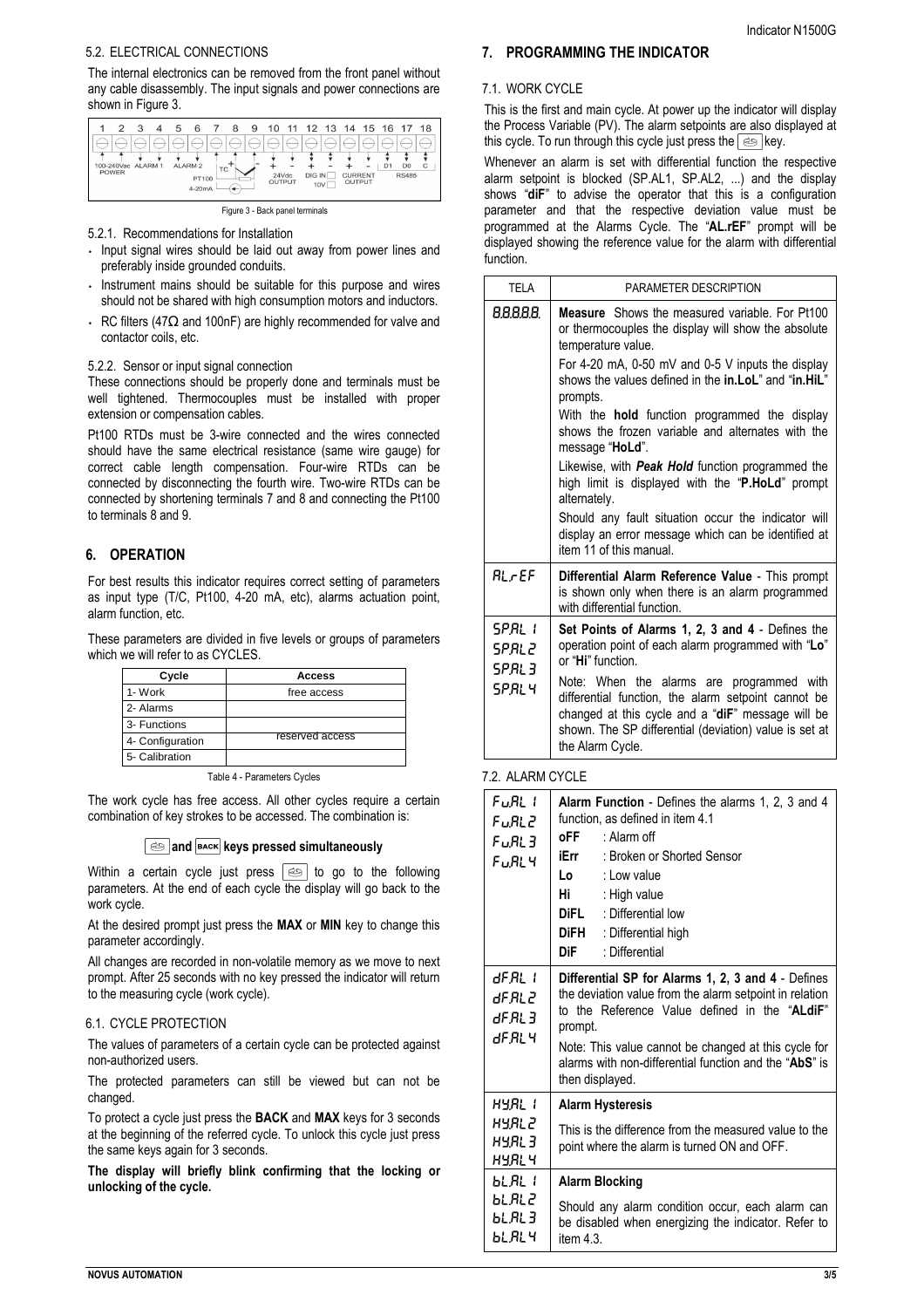| RL IE I                      | <b>Time Alarms</b>                                                                                |
|------------------------------|---------------------------------------------------------------------------------------------------|
| RL IEZ<br>81 PE 1<br>81 ZE Z | The user can set delayed or sequential alarms as<br>shown in table 3 by defining times T1 and T2. |
| 81. 31. T                    | To disable this function just set zero for T1 and T2.                                             |
| 81. 31. 2                    |                                                                                                   |
| RL 4E 1                      |                                                                                                   |
| 81. 41. 2                    |                                                                                                   |

## 7.3. FUNCTION CYCLES

| FFunc        | <b>F KEY FUNCTION</b> - Options are                                                                                                                                                   |  |
|--------------|---------------------------------------------------------------------------------------------------------------------------------------------------------------------------------------|--|
|              | oFF - Key no used.                                                                                                                                                                    |  |
|              | Hold - Hold PV                                                                                                                                                                        |  |
|              | AL.oFF - Alarm disabled                                                                                                                                                               |  |
|              | rESEt - Resets Peak and Valley                                                                                                                                                        |  |
|              | <b>PHoLd</b> - Peak Hold                                                                                                                                                              |  |
|              | tArE - Tare zeroing                                                                                                                                                                   |  |
|              | These functions are described in item 5.2.                                                                                                                                            |  |
| 4 IG Io      | Digital Input Function - The same function<br>available for the F key:                                                                                                                |  |
|              | oFF - Hold - AL.oFF - rESEt - PHoLd - tArE                                                                                                                                            |  |
|              | Refer to item 5.2.                                                                                                                                                                    |  |
| $F$ ii Fr    | Input Digital Filter - Adjustable from 0 to 20, this is<br>used to reduce instability of the measured value.                                                                          |  |
|              | 0 means the filter is off and 20 means maximum<br>filtering. The higher the filter value the lower is the<br>measured value response.                                                 |  |
| oFSEE        | Display Offset - This a value which is added to the<br>PV to offset any measurement deviation or sensor<br>error. The offset is shown directly in the programmed<br>engineering unit. |  |
|              | For °F measurements the null reference is at 32°F.                                                                                                                                    |  |
| ხციყ         | Baud Rate - Serial digital communication speed in<br>bps.                                                                                                                             |  |
|              | Programmable: 1200, 2400, 4800, 9600 and 19200<br>bps.                                                                                                                                |  |
| <b>BdcF5</b> | <b>Communication Address</b><br>number which<br>А<br>identifies the instrument in a multidrop network.                                                                                |  |

## 7.4. CONFIGURATION CYCLE

| int 4P | <b>Input Type</b> - Selects the input signal or sensor type<br>to be connected to the PV terminals. Refer to table<br>$\mathbf{1}$                                                                          |
|--------|-------------------------------------------------------------------------------------------------------------------------------------------------------------------------------------------------------------|
|        | Changing this parameter will change all other<br>parameters related to PV and alarms, therefore it<br>should be the first parameter to be set.                                                              |
| dP.PoS | <b>Decimal Point Position</b> - Defines the decimal point<br>position in the displayed value. This applies to linear<br>input types 0 to 50mV, 4 to 20mA and 0 to 5V as<br>selected at the "in.tYP" prompt. |
| un Ib  | <b>Temperature Unit</b> - Selects °C or °F indication. This<br>prompt is not shown for input types 0 to 50mV, 4 to<br>20mA and 0 to 5V as selected at the "in.tYP"<br>prompt.                               |
| Sroot  | <b>Square Root</b> - This prompt is only shown for input<br>types 0 to 50mV, 4 to 20mA and 0 to 5V as selected<br>at the "in.tYP" prompt.                                                                   |
|        | Set "YES" and the square root will be applied to the<br>measured value within the limits programmed in<br>"in.LoL" and "in.HiL".                                                                            |
|        | The display will show the low limit value should the<br>input signal be below 1% of the range.                                                                                                              |

| ini ni  | Input Low Limit - Sets the low limit for input type 0<br>to 50 mV, 4 to 20 mA or 0 to 5 V. When the PV<br><b>Retransmition</b> is used this limit defines the<br>corresponding 4 mA (or 0 mA) in relation to the input<br>value. |
|---------|----------------------------------------------------------------------------------------------------------------------------------------------------------------------------------------------------------------------------------|
| in H ii | <b>Input High Limit</b> - Sets the high limit for input type 0<br>to 50 mV, 4 to 20 mA or 0 to 5 V. When the PV<br><b>Retransmition</b> is used this limit defines the<br>corresponding 20 mA in relation to the input value.    |
| SE BLE  | <b>Scale Factor</b> - Multiplies the displayed value by 10<br>to increase measured range.                                                                                                                                        |
| outty   | <b>Analog Output Type</b> - Selects the analog output<br>type to either 0 to 20 mA or 4 to 20 mA.                                                                                                                                |

Indicator N1500G

## 8.5 CALIBRATION CYCLE

**All input types are factory calibrated and field calibration is seldom necessary. Should it be required the calibration should only be done by experienced personnel.** 

If this cycle is accidentally accessed do not touch the  $\frac{N+1}{N}$  or **keys. Just press the index key and go through all cycles until the display shows the main or operation menu.**

| ini oE    | <b>Input Low Calibration - Sets the Process Variable low</b><br>calibration (offset). Several key strokes at $\sum_{n=1}^{\infty}$ or $\sum_{n=1}^{\infty}$<br>might be necessary to increment one digit.                     |
|-----------|-------------------------------------------------------------------------------------------------------------------------------------------------------------------------------------------------------------------------------|
| inH iE    | <b>Input Hi Calibration</b> - Sets the Process Variable span<br>calibration (gain). Several key strokes at $\left \frac{M\Delta}{N}\right $ or $\left \frac{M\Delta}{N}\right $<br>might be necessary to increment one digit. |
| out of .  | Analog Output Low Calibration - Sets the analog<br>current output low calibration (offset).                                                                                                                                   |
| ouH IE    | Analog Output Span Calibration - Sets the analog<br>current output high calibration (span).                                                                                                                                   |
| $[$   $]$ | Cold Junction Calibration - Allows the user to<br>adjust the this calibration directly in degrees for<br>achieving best results with thermocouples.                                                                           |
| нь чре    | Hardware Type - These parameters adapts the<br>software to the hardware available and should not be<br>changed by the user.<br>$\Omega$ - No options<br>I - With alarms 3 and 4<br>$\epsilon$ - With digital input            |

# **8. DIGITAL COMMUNICATION**

The indicator can be supplied with an asynchronous RS-485 digital communication interface for master-slave connection to a host computer (master).

The indicator works as a slave only and all commands are started by the computer which sends a request to the slave address. The addressed unit processes the command and sends back the answer.

Broadcast commands (addressed to all indicator units in a multidrop network) are accepted but no response is generated.

## 8.1. CHARACTERISTICS

- RS-485 compatibility with two-wire bus from the host to up to 31 slaves in a multidrop network topology.
- Up to 247 units can be addressed by the MODBUS RTU protocol.
- Maximum network distance: 1200 m.
- Time of indicator disconnection: Maximum of 2 ms after the delivery of the last byte.
- Communication signals electrically isolated from the rest of the instrument.
- Baud rate: 1200, 2400, 4800, 9600, 19200, 38400 or 57600 bps.
- Number of data bits: 8, without parity or even parity
- Number of stop bits: 1
- Time to start response transmission: 100 ms maximum delay after acknowledging the command.
- Protocol: MODBUS (RTU)